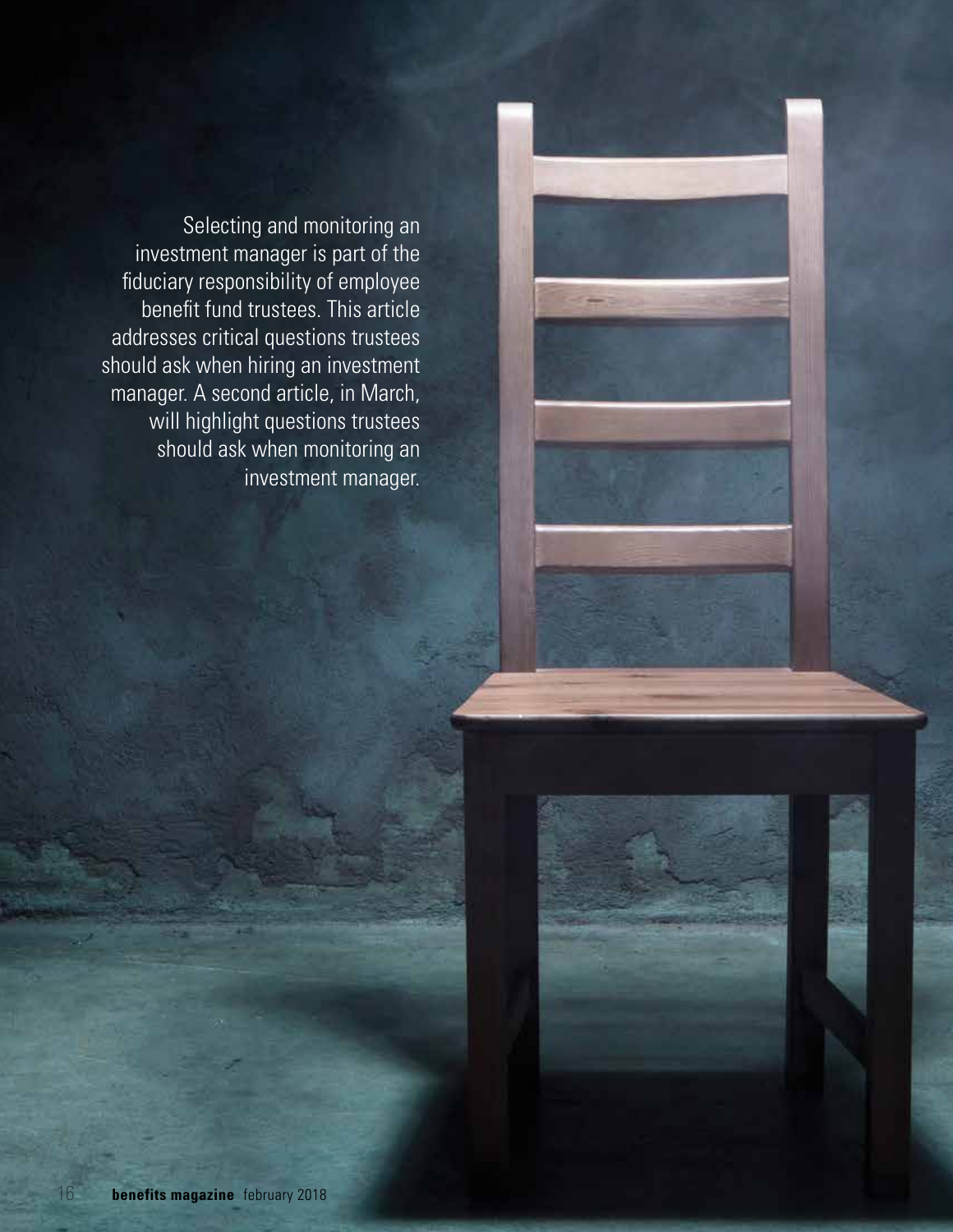# CRITICA QUESTIONS to Ask When Hiring an Investment Manager *by |* **Jennifer Mink**

Reproduced with permission from *Benefits Magazine,* Volume 55, No. 2, February 2018, pages 16-22, published by the International Foundation of Employee Benefit Plans (www.ifebp.org), Brookfield, Wis. All rights reserved. Statements or opinions expressed in this article are those of the author and do not necessarily represent the views or positions of the International Foundation, its officers, directors or staff. No further Tebruary 2018, pages 16-22, published by the International Foundation or electronic distribution of this material is permitted.<br>
MAGAZINE

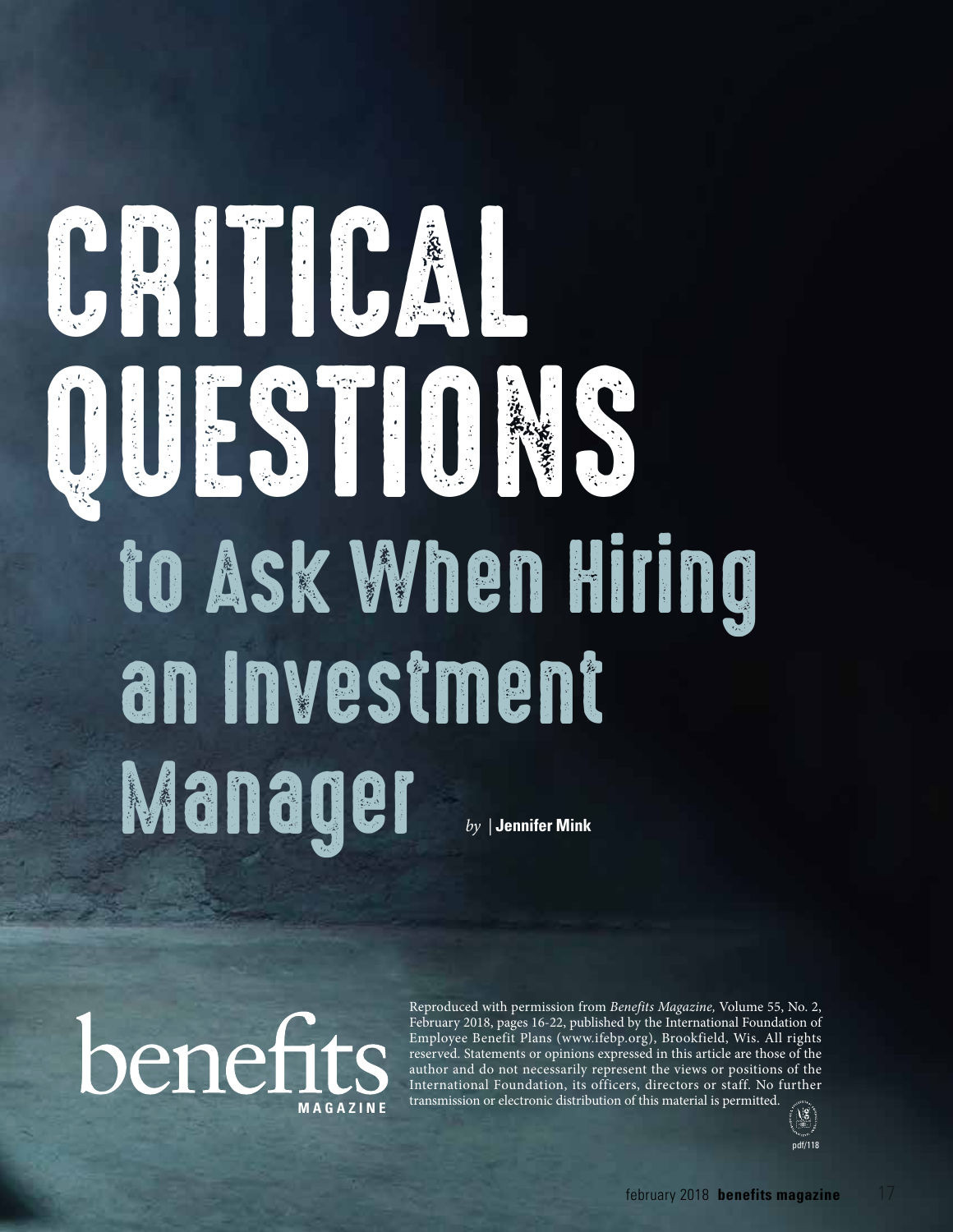El particular expected to make decisions regard-<br>
and trustee can be intimi-<br>
dating, especially when one<br>
considers that most trustees<br>
are expected to make decisions regarderving as an employee benefit fund trustee can be intimidating, especially when one considers that most trustees ing investment accounts that can have asset values with as many digits as a telephone number. For many trustees, interviewing investment managers to assist with managing these accounts can feel like a daunting task, but it is an important and necessary part of fulfilling a trustee's fiduciary responsibility.

### Fiduciary Responsibility

Employee benefit fund trustees are considered fiduciaries, but what exactly does that mean? The term *fiduciary* is generally understood as a person to whom property or power is entrusted for the benefit of another.<sup>1</sup> Fund trustees have fiduciary responsibility for someone else's money.

The Employee Retirement Income Security Act of 1974 (ERISA) has its own definition of who is a fiduciary. In general, it provides that anyone who exercises discretion over the administration, management and assets of a plan is a fiduciary.2 Basically, ERISA considers who has discretionary control. ERISA also requires that plan documents identify a "named fiduciary." In the case of a multiemployer plan, the board of trustees is typically designated as the named fiduciary.

Under ERISA standards of conduct, as fiduciaries, trustees must (1) act solely in the interest of plan participants and their beneficiaries, (2) diversify plan investments, (3) pay reasonable plan expenses, (4) follow plan documents and (5) carry out duties prudently.3 Acting *prudently* is generally understood as acting with care and thought for the future.4 ERISA Section 404(a) (1)(B) provides that a fiduciary must act "with the care, skill, prudence, and diligence under the circumstances then prevailing that a prudent person acting in a like capacity and familiar with such matters would use in the conduct of an

# learn more

#### **Education**

**Certificate Series—Investment Basics March 14-15, Las Vegas, Nevada** Visit *www.ifebp.org/certificateseries* for more details. **Investments Institute April 9-11, Naples, Florida**

Visit *www.ifebp.org/investments* for more information.

#### **From the Bookstore**

**The Tools and Techniques of Investment Planning, Fourth Edition** Stephan R. Leimberg, Thomas R. Robinson and Robert R. Johnson. National Underwriter. 2017. Visit *www.ifebp.org/books.asp?9099* for more details. **Multiemployer Plans: A Guide for New Trustees, Third Edition, Revised** Joseph A. Brislin. International Foundation. 2016. Visit *www.ifebp.org/books.asp?7754* for more information.

enterprise of a like character and with like aims." The ERISA prudence standard is a high standard of measure and is commonly referred to as the *prudent expert standard* or *prudent person rule*.

In the investment world, the prudent person rule helps guide fiduciaries when making investment decisions. In short, this rule means that a fiduciary entrusted with funds for investment may invest in securities that any reasonable individual interested in receiving a good return of income while preserving capital would purchase.<sup>5</sup> As fund fiduciaries, trustees need to be thoughtful and take action to ensure that money is available when a plan participant needs it.

Since most trustees do not have training, knowledge and expertise with investments, making investment decisions can be a challenge. Fortunately, ERISA allows fiduciaries to share their fiduciary responsibility with some service providers and permits trustees to delegate investment responsibility to investment managers (as defined in ERISA Section 3(38)).<sup>6</sup>

If trustees hire an investment manager that is a registered investment advisor and contractually agrees to be an ERISA fiduciary, the trustees are responsible for the selection of the manager but are not liable for the actions of the manager.<sup>7</sup> This delegated responsibility helps remove the burden of making investment decisions from the trustees, but they still have a responsibility to monitor the manager to ensure the investments are managed prudently and in accordance with the fund investment policy. While many trustees rely on an investment consultant (ERISA Section 3(21) "advice" fiduciary)<sup>8</sup> to conduct due diligence and make recommendations regarding investment managers, trustees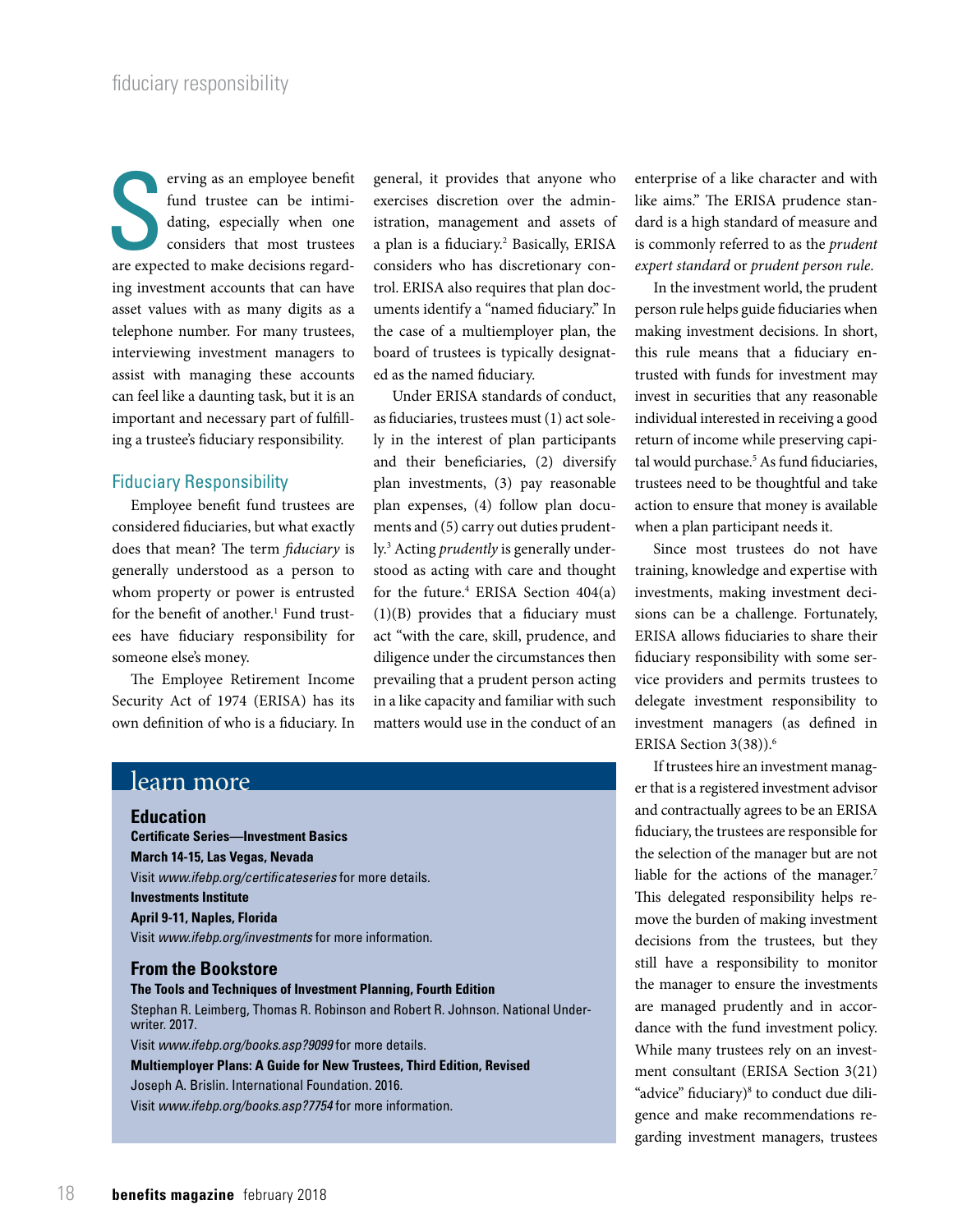should know and understand the reasons behind the critical questions consultants ask investment managers. Learning to ask the right questions can help trustees gain a deeper understanding of the managers they hire, identify problems or issues more quickly, and respond accordingly with care and prudence.

There are typically three instances where trustees directly interact with their investment managers and have the opportunity to ask critical questions: (1) the initial interview, (2) an ongoing due diligence meeting and (3) a watch list meeting. This article covers questions to ask during the initial interview. A second article in March *Benefits Magazine* will discuss the ongoing due diligence and watch list meetings.

#### Initial Interview

The initial investment manager interview provides trustees with the opportunity to ask for information they need to select an investment manager and entrust that manager with plan assets; however, most trustees are unsure what is important. What questions should a trustee ask?

The five key areas to focus on are firm, team, process, results and other (easily remembered using the acronym FiT-PRO).

#### *Firm*

Asking if the firm is registered with the Securities and Exchange Commission (SEC) under the Investment Company Act of 1940 as a registered investment advisor is the starting point.9 Other regulatory areas to inquire about include any investigations, infractions or fines from a governing body such as SEC, Financial Industry Regulatory Authority (FINRA) or the Department of Labor (DOL). Trustees also should ask about any current or pending litigation against the firm or its principals and request a copy of the firm's Form ADV.10

Once the regulatory boxes are checked, trustees can ask about the firm's experience:

- How many years has the firm been in business?
- How long has the firm been managing the strategy being considered?
- What is the total market value of assets under management (AUM) by the firm as well as the strategy being considered?
- Who are the types of clients the firm manages money for, and how many clients/types are in the strategy being considered?

Information about AUM and number of clients provides insight into the firm's consistency. Trustees should look at whether the firm is supported by one or two very large clients or if the AUM is comprised of many clients and client types. If the answer is one or two large clients, a problem may arise if one or both clients terminate the manager. Losing a large investor can impact firm stability, the liquidity of the product and product performance. The length of time the firm has been executing the strategy helps demonstrate a track record and provides insight into how the firm supports the product. The type of investor (i.e., public, Taft-Hartley, endowment, high net worth) is an important consideration since guidelines governing different client types can vary (ERISA vs. non-ERISA), as can the time horizon (i.e., individuals such as retail/high net worth investors can have a shorter time horizon than pension investors).

Finally, asking about the ownership structure is imperative:

- Who owns the firm?
- Who are the key personnel with decision-making authority?
- Are any ownership changes anticipated?

The answers to these questions help provide assurance to the trustees regarding the overall stability of the firm both now and in the future.

#### *Team*

After gaining a comfort level with the firm, trustees should ask questions about the investment team:

- Who is/are the portfolio manager(s) (PMs), and what is their experience managing the strategy?
- What experience do the research analysts possess? Are they experts in their field of research (i.e., actual work experience in the health care or technology industry) or recent college graduates who crunch numbers?
- How long have the PMs and analysts been with the firm, and have any recently left? If so, why?

This information helps demonstrate the experience and depth of the investment team.

Having an understanding of who makes the investment decisions is valuable:

- Does the PM have ultimate decision-making authority?
- Do the analysts have ownership of their ideas and the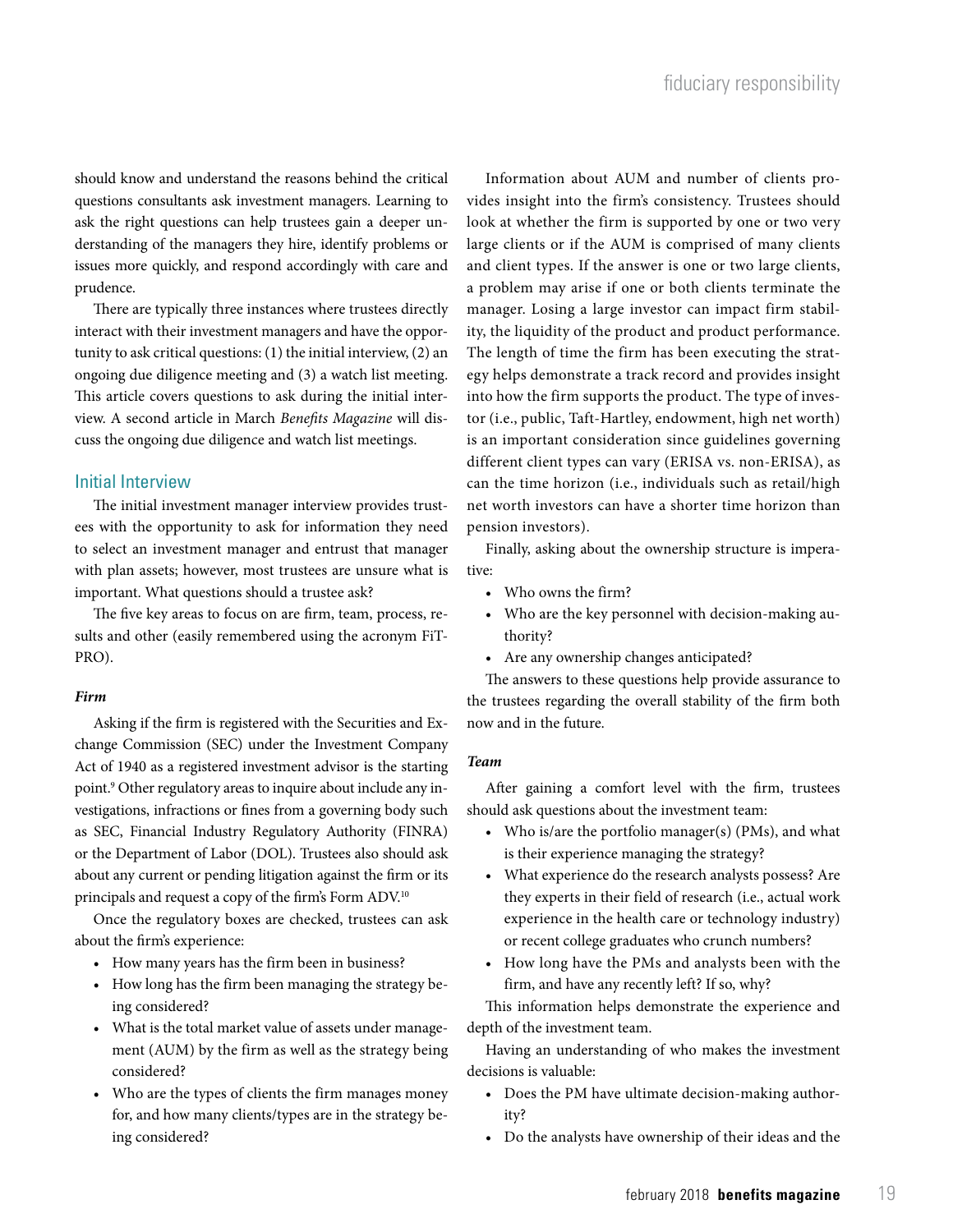ability to decide what is ultimately purchased for the portfolio?

- Are the investment decisions regarding the portfolio delegated to an investment committee? If so, who is on the committee, and how are decisions made (e.g., by a majority, consensus, committee chairman)?
- Are the current team members responsible for the product's past track record?

Understanding how decisions are made helps define the process and ultimately determines who is responsible for the investment returns.

#### *Process*

Understanding the firm's investment process is the key to knowing what separates one investment firm from another and can often be the determining factor for selecting one manager over another.

Trustees should begin by asking about strategy:

- What is the manager's investment performance goal (i.e., returns that outperform the Standard & Poor's (S&P) 500 by 3%, absolute return of 8% net of fees, "not to lose money")?
- What is the buy philosophy (e.g., out-of-favor names (*fallen angels*), securities with 10% growth potential, a catalyst for positive change, the management team)?
- What is the sell philosophy (e.g., value declines by 20%+, replaced with a better investment option, target price reached)?
- Does the process involve fundamental research (actual research and consideration of a company's financial statements), or is the strategy systematic (technologydriven models)?

Many firms have a particular aspect of their process that can be considered the manager's "edge." Trustees should determine what is unique about the investment manager. For example, an equity manager may or may not allocate to a specific sector in the index (e.g., health care), or a fixed income manager may or may not consider the quality or duration<sup>11</sup> of the index when making investment decisions. Perhaps the differentiating characteristic of the strategy is simply the manager's willingness to focus on a single investment thesis, such as a high-yield bond manager buying only BB-rated bonds, a real estate manager investing in a specific geographic region or a private equity manager focusing on a single industry.

Finally, trustees should ask what aspects of a manager's process add value beyond price. Examples may include the ability to protect capital on the downside (when the market declines, the manager's decline is typically less than the overall market), the size of the manager (large firms can access large deals/positions while smaller firms can navigate areas that larger firms cannot and capture opportunities in a "less crowded" space) or the willingness of the manager to close the strategy to new investors. Some strategies such as small cap equity are capacity-constrained,<sup>12</sup> and closing the fund to new investors can protect the integrity of the investment and subsequent returns.

#### *Returns (Results)*

Investment results reveal how the team and process work together. Questions to ask include:

- What is the actual investment return, net of fees?
- How do the returns compare with the benchmark?
- How does the manager rank in the peer universe?

Peer universe rankings help provide insight into how a manager's returns compare with other investment managers that deploy assets in a similar investment style (i.e., large cap U.S. equities). To develop these rankings, investment management firms independently report their returns to various databases. The databases then sort the range of returns for a particular investment style into four quartiles. Managers with returns ranking between the 1st and 25th percentile for a given time period are considered "top quartile" managers during that period, or are the highest ranking managers.

Managers with returns between the 75th and 100th percentile are considered "bottom quartile" managers. A manager with returns around the 50th percentile would be considered "median" or average. Another way to consider universe rankings is if an investment manager's returns rank in the 25th percentile, it is "better" than 75% of the managers in the style universe for the time period under review. (Note: Not all investment strategies have comparable universes. Many alternative investments are too specialized to have enough commonality to populate a meaningful universe).

Investment returns, in conjunction with peer universe rankings, provide trustees with insight into their manager's performance. For example, a manager's 8% annual return might be considered good but would rank below median if the range of annual returns in the peer group is between 7% and 18%. The bottom quartile peer group ranking suddenly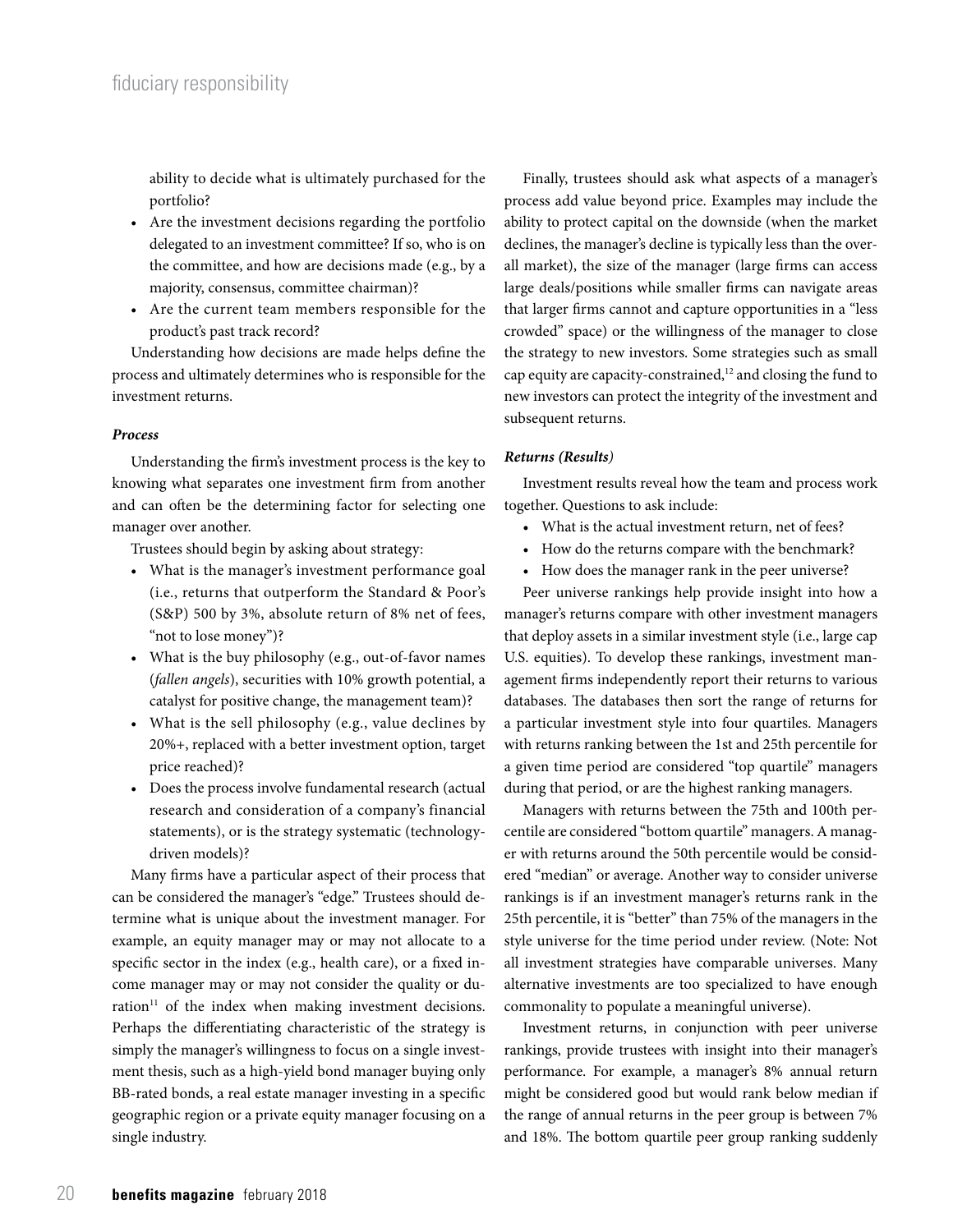puts an 8% return into a different perspective. Be mindful that it is unrealistic to expect managers to beat their benchmark over every time period and always rank in the top 10% of their universe. Even top quartile managers typically have at least one time period in which they fall in the bottom quartile. However, it is reasonable for trustees to expect their investment manager returns to rank above median over a *market cycle* (three- to five-year period). Managers with consistent top quartile returns, or higher, would be considered standouts . . . in a good way!

Finally, the Chartered Financial Analyst (CFA) Institute has developed best practice guidelines and standards that guide the investment industry. These standards help ensure all investment professionals place client interests first.<sup>13</sup> The guidelines and standards include Global Investment Performance Standards (GIPS®), which provide an ethical framework for the calculation and presentation of investment performance for investment management firms. Firms complying with GIPS provide investors with consistent and transparent presentations of the firm's performance.14 While compliance with these standards is voluntary, it is important that trustees ask managers if returns are indeed GIPS-compliant.

#### *Other*

After asking about the firm, team, process and results, trustees need to ask about the "other stuff." This includes asking investment managers about their willingness to be an ERISA fiduciary in writing. ERISA allows trustees to share their fiduciary responsibility with an investment manager that agrees to be a fiduciary. Being registered with

SEC does not guarantee that investment managers are willing to accept ERISA fiduciary responsibility. Trustees need to ask, confirm, and document the fiduciary status of the manager (in consultation with fund counsel).

Along with fiduciary confirmation, trustees should ask if the manager has errors and omissions (E&O) insurance and ERISA fiduciary bonding. E&O insurance protects professionals against claims arising from their actual or perceived negligence, errors and mistakes in the performance of service for others. In short, E&O coverage provides protection in the event that an error or omission has caused a financial loss.15 Although the range of E&O coverage will vary among investment firms (based on size of AUM and other factors), the industry standard is typically at least \$5 million in coverage.

In addition, ERISA Section 412 generally requires a fiduciary handling fund assets to be bonded. Bonding helps protect employee benefit plans from risk of loss due to fraud or dishonesty on the part of persons who "handle" plan assets or other property.

In most instances, the maximum bond amount required under ERISA with respect to any fiduciary is \$500,000. However, higher limits can be purchased.16

ERISA tasks trustees with the oversight of investment managers with regard to plan documents; therefore, trustees should ask what procedures are in place for managers to ensure they are in compliance with the fund investment policy statement.

In addition, ERISA has prohibited transaction rules. One that is of particular importance is the requirement that fiduciaries pay reasonable compensation (fees) to service providers, including investment managers. Therefore, making sure that investment managers are receiving reasonable compensation is required, both under the prudence standard and under the prohibited transaction provisions. Fee-related questions to ask include:

- What is the standard fee?
- Are there any reductions offered based on the size of the assignment?
- Is the manager willing to offer any discounts (perhaps the manager is

# takeaways

- Under the Employee Retirement Income Security Act (ERISA), employee benefit fund trustees have a fiduciary responsibility for selecting an investment manager.
- While many funds rely on investment consultants to conduct due diligence and make recommendations regarding investment managers, it is important for trustees to understand the reasons behind the critical questions consultants ask investment managers.
- Learning to ask the right questions can help trustees gain a deeper understanding of the managers they hire, identify problems more quickly, and respond accordingly with care and prudence when issues arise.
- Areas to focus on when hiring an investment manager include experience of both the firm and the investment team, the investment process utilized by the manager, and the manager's performance results and peer universe rankings.
- Other areas to inquire about include the manager's willingness to be an ERISA fiduciary, errors and omissions insurance, ERISA fiduciary bonding and investment manager fees.